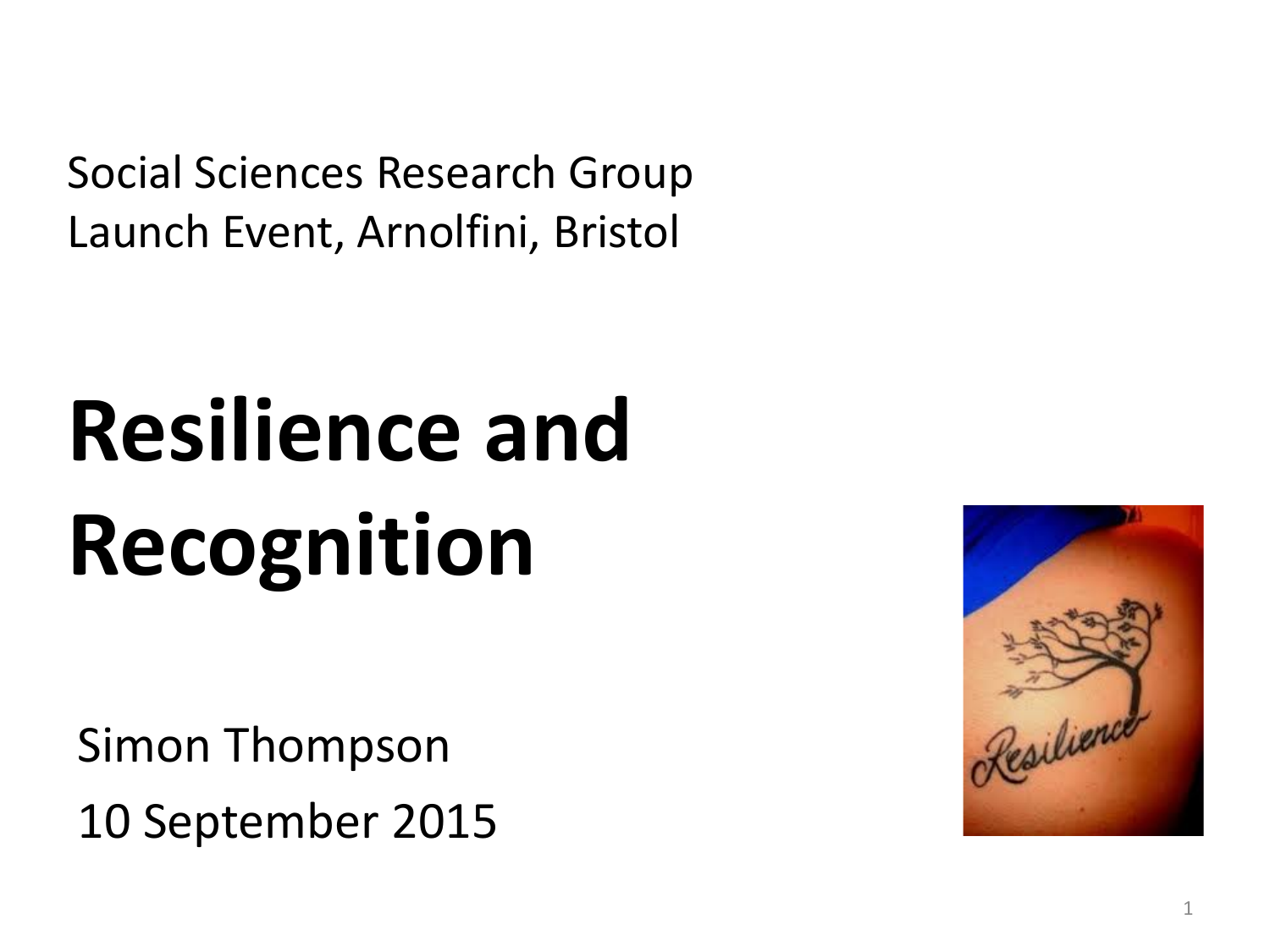# **plan of presentation**

- what is resilience?
- resilience at work
- resilience in the public sector
- the politics of recognition
- the theory of recognition
- three modes of recognition
- recognition and resilience
- testing the hypothesis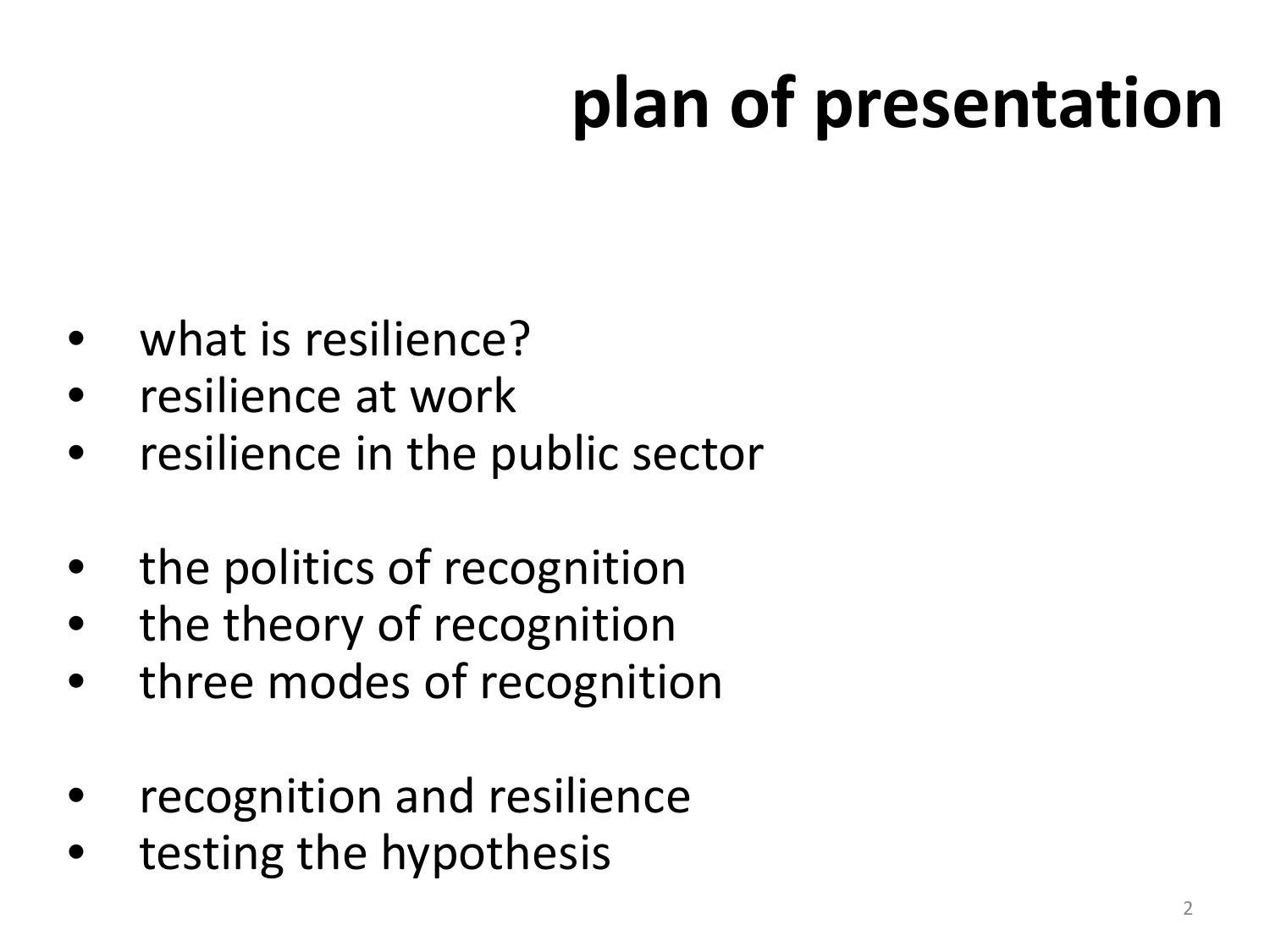## **what is resilience?**

- 'Resilience [is] manifested competence in the context of significant challenges to adaptation or development' (Masten, 1998: 206)
- 'it is generally acknowledged that resilience is essentially a dynamic two-dimensional construct containing within it a condition of adversity *and* the presence of positive adaptation' (Adamson 2014: 524)
- 'The concept of emotional resilience has been described as "the general capacity for flexible and resourceful adaptation to external and internal stressors"' (Collins 2007: 256, citing Klohen, 1996: 1067)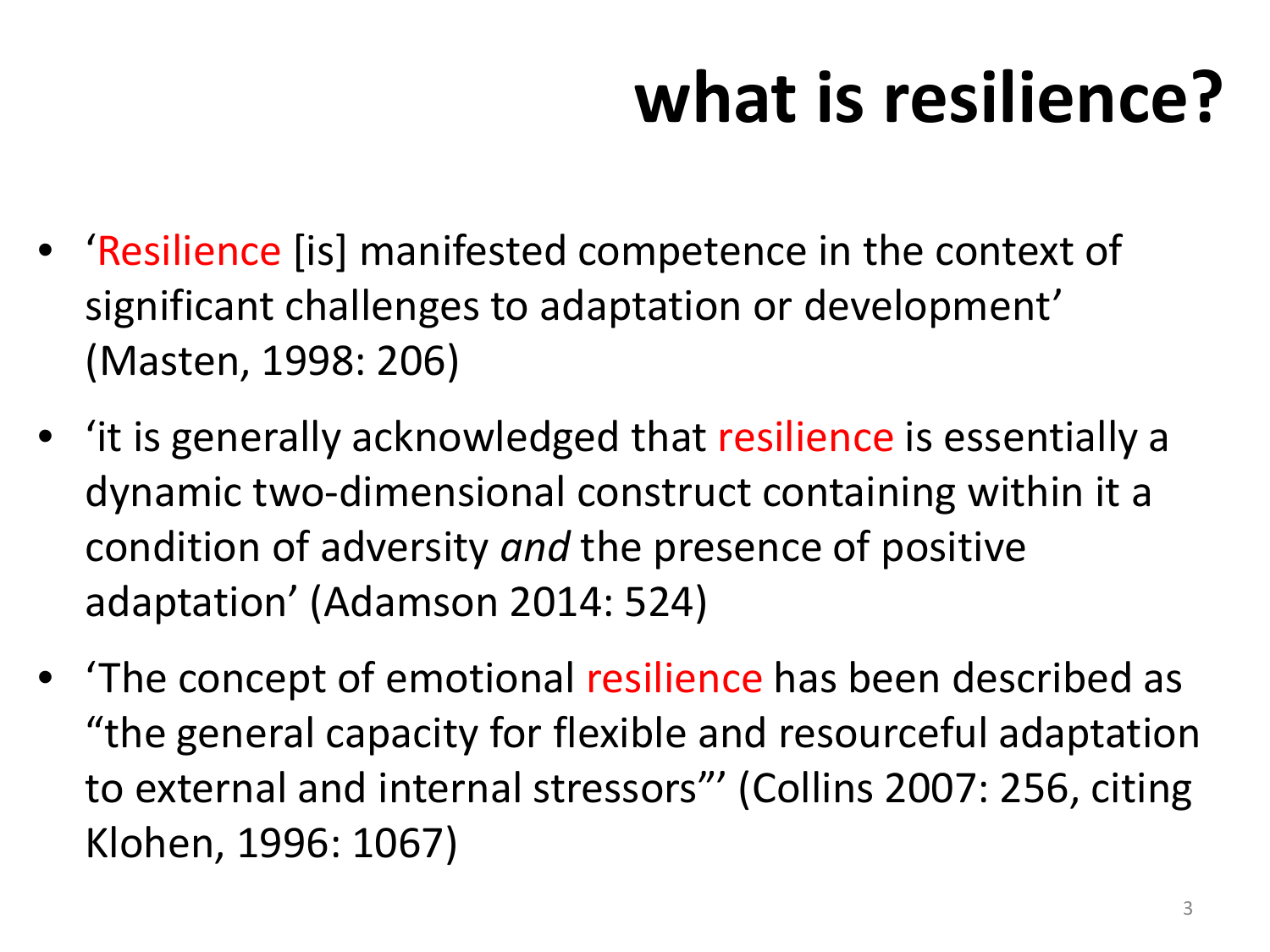### **resilience at work**

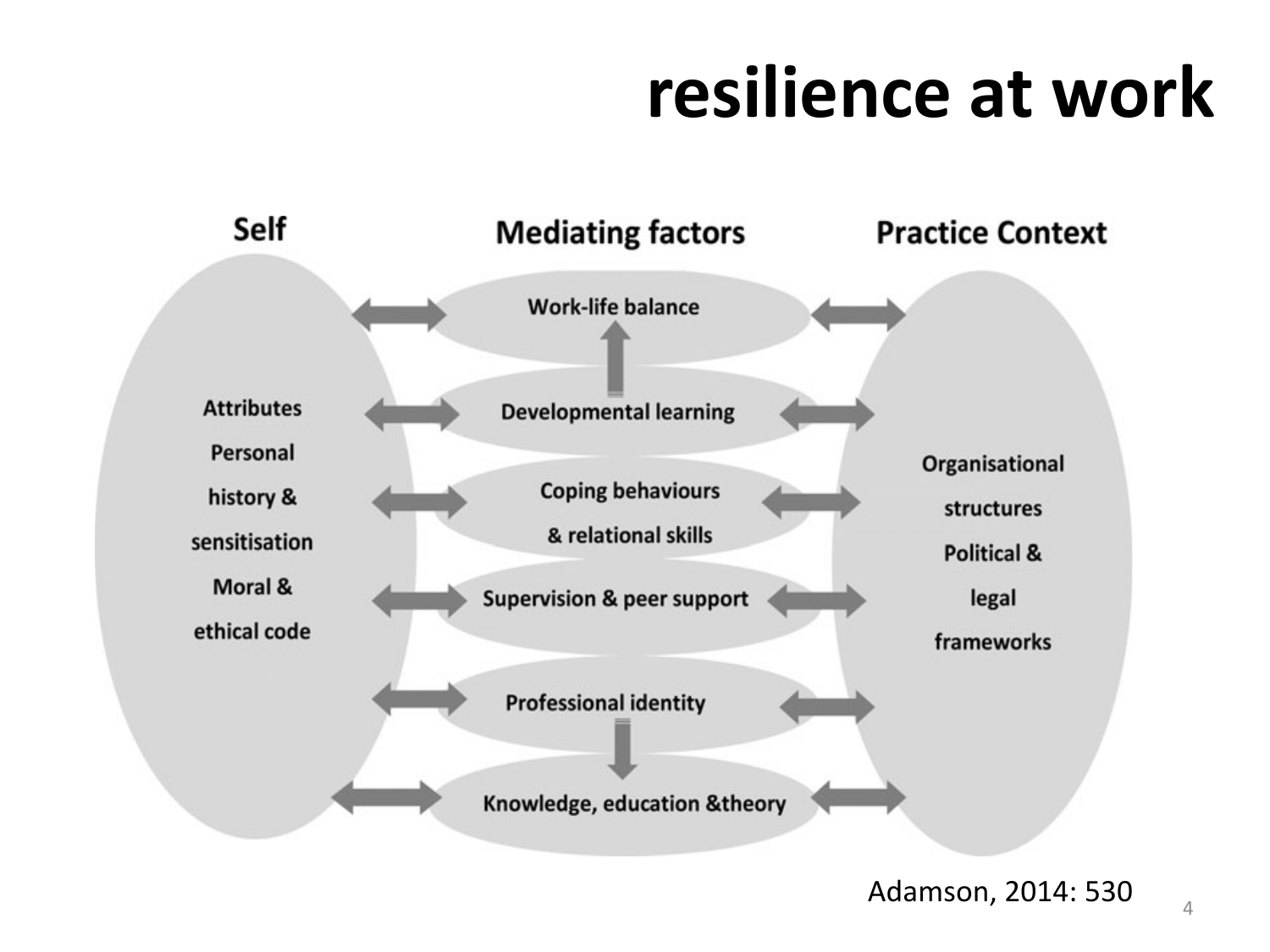### **resilience in the public sector**

#### **Department for Education –** *Step up to Social Work Programme Evaluation* **– 2012**

'Some features of the approach taken to recruitment by Step Up to Social Work are of note, such as the emphasis on "resilience", that is, ensuring that candidates are equipped to withstand the heavy demands of a highly varied and intensive programme'

#### **Department of Health –** *The National Health Visitor Plan* **– 2013**

'The Coalition Government made a commitment in 2010 to increase the health visitor workforce ... This is based on growing evidence about the importance of the early years for developing emotional resilience and laying the foundations for good health and the role of health visitors in supporting families to achieve this'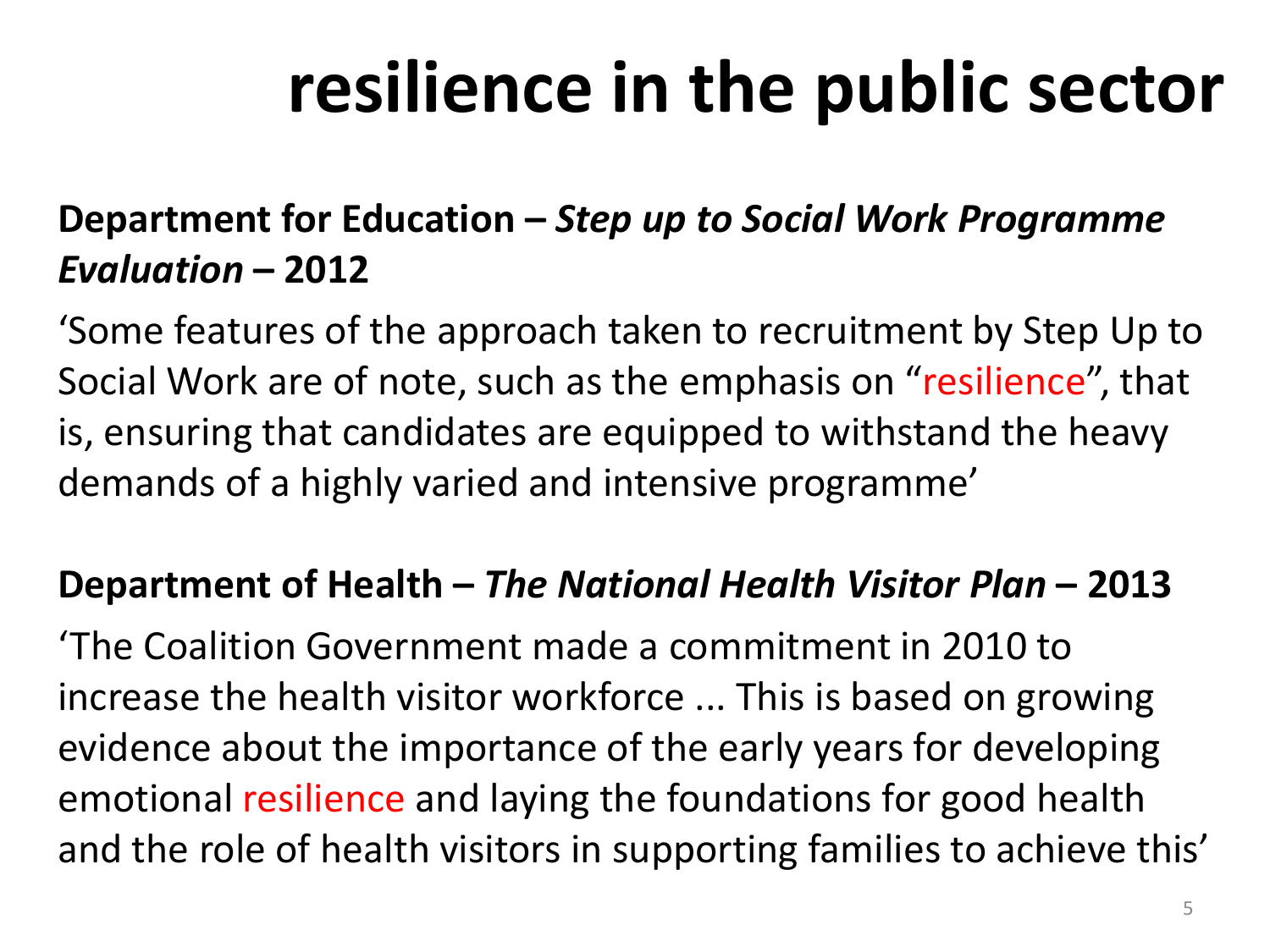

# **the politics of recognition**

'Time to end the inequality of nations' Canada, January 2013

- recognition: relationship in which one party appropriately acknowledges another
- the politics of recognition: range of political phenomena involving such relationships
- focus on recognition of distinctive identities: national, religious, linguistic, sexual etc.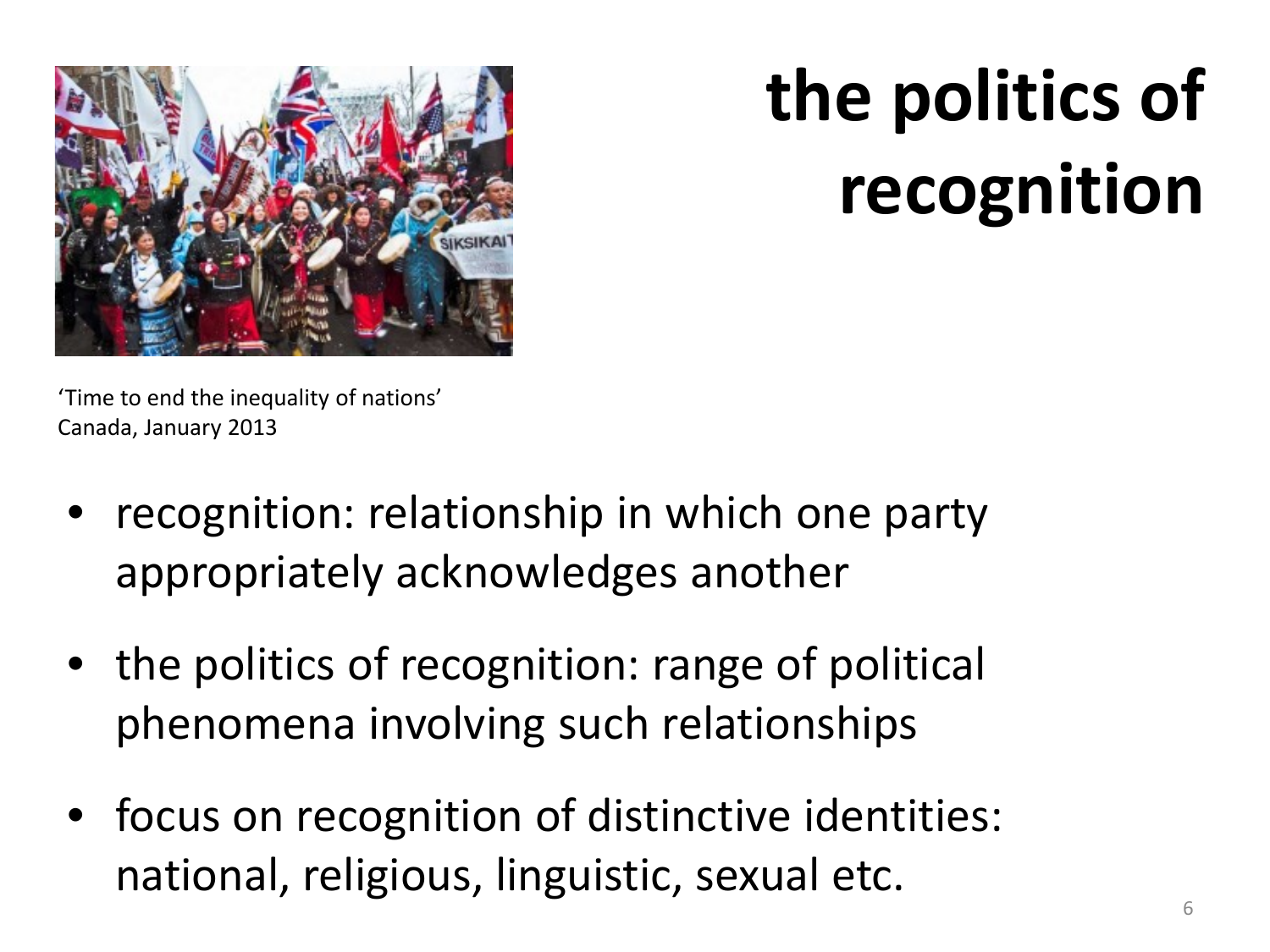### **the theory of recognition**

- a framework for analysis and evaluation of such politics
- with psychological, economic, political, etc. dimensions



- G W F Hegel: 'self-consciousness exists in itself and for itself, in that, and by the fact that it exists for another self-consciousness; that is to say, it *is* only by being acknowledged or "recognized"' (1807)
- Charles Taylor: 'our identity is partly shaped by recognition or its absence, often by the misrecognition of others, and so a person or group of people can suffer real damage, real distortion, if the people or society around them mirror back to them a confining or demeaning or contemptible picture of themselves' (1992)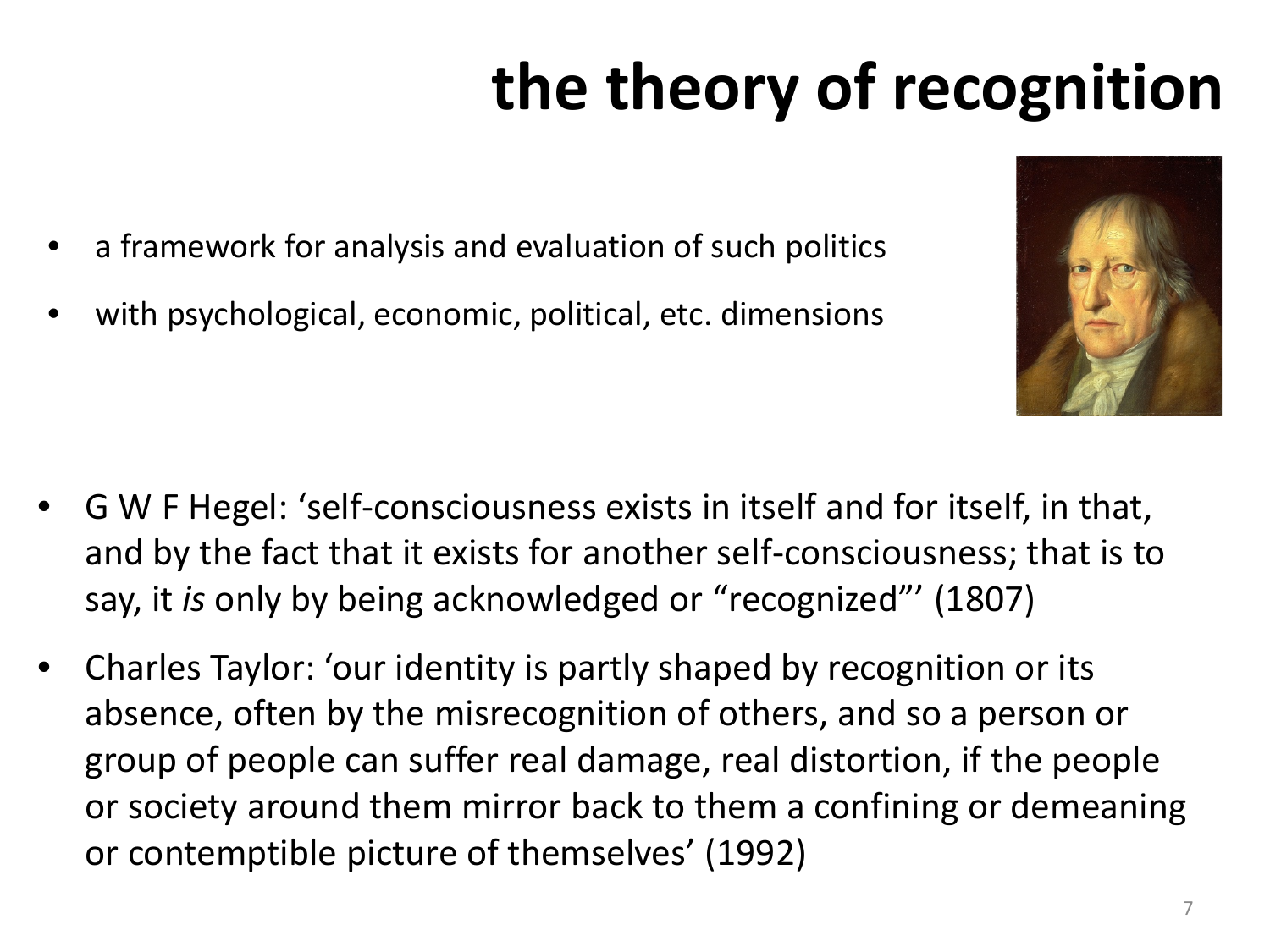### **three modes of recognition**



(Following Axel Honneth's *Struggle for Recognition*, 1995)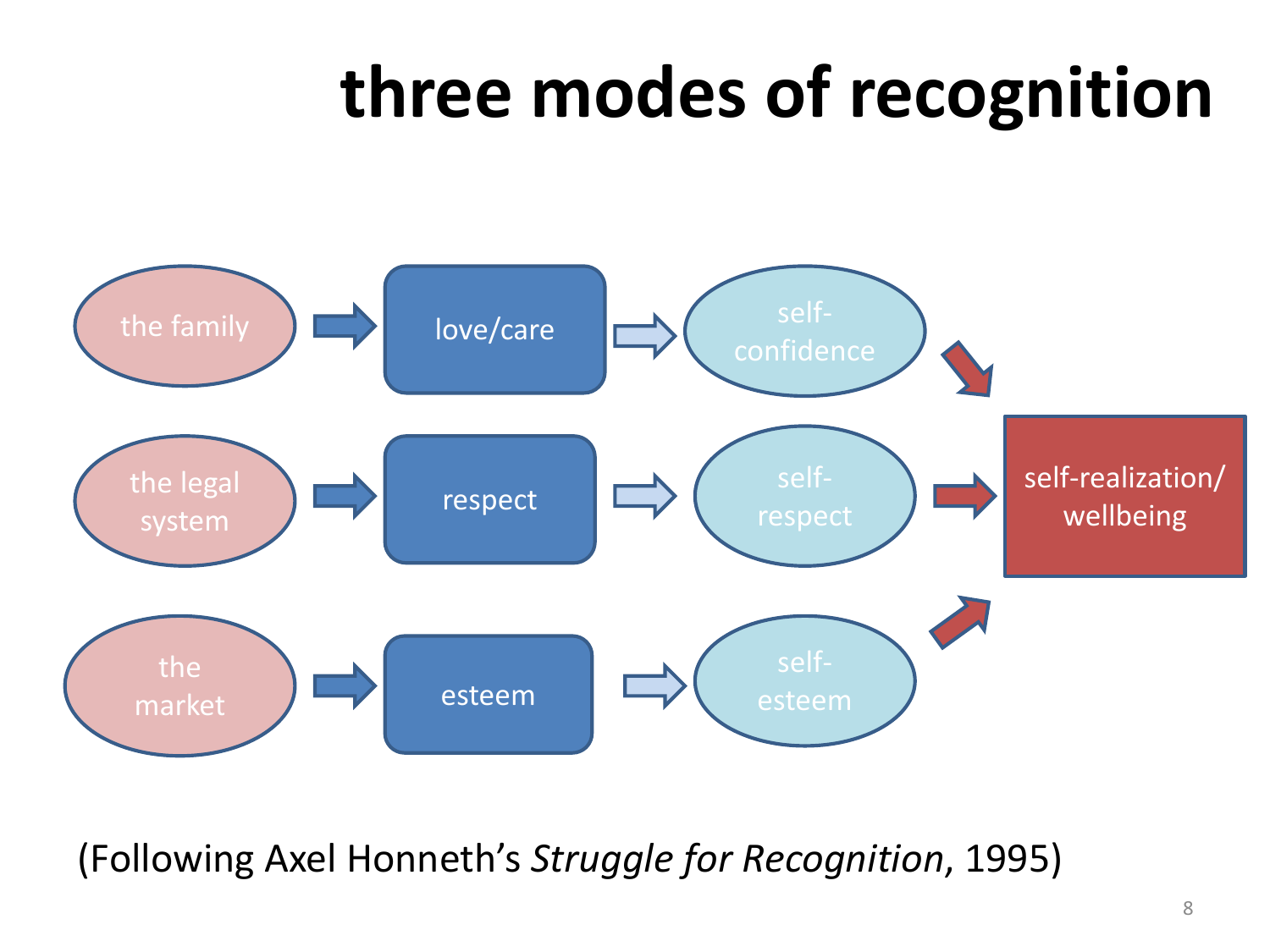## **resilience and recognition**

#### *recapitulation*

- recognition: relationships of appropriate acknowledgement
- resilience: capacity to survive/thrive in difficult circumstances

### *hypothesis*

- important relationship between recognition and resilience
- recognition as necessary cause and condition of resilience

### *implication*

- this relationship relatively neglected hitherto
- determining nature of this relationship is important

### *benefits*

- could improve resilience for pubic sector professionals
- e.g. through changes in training and professional practice